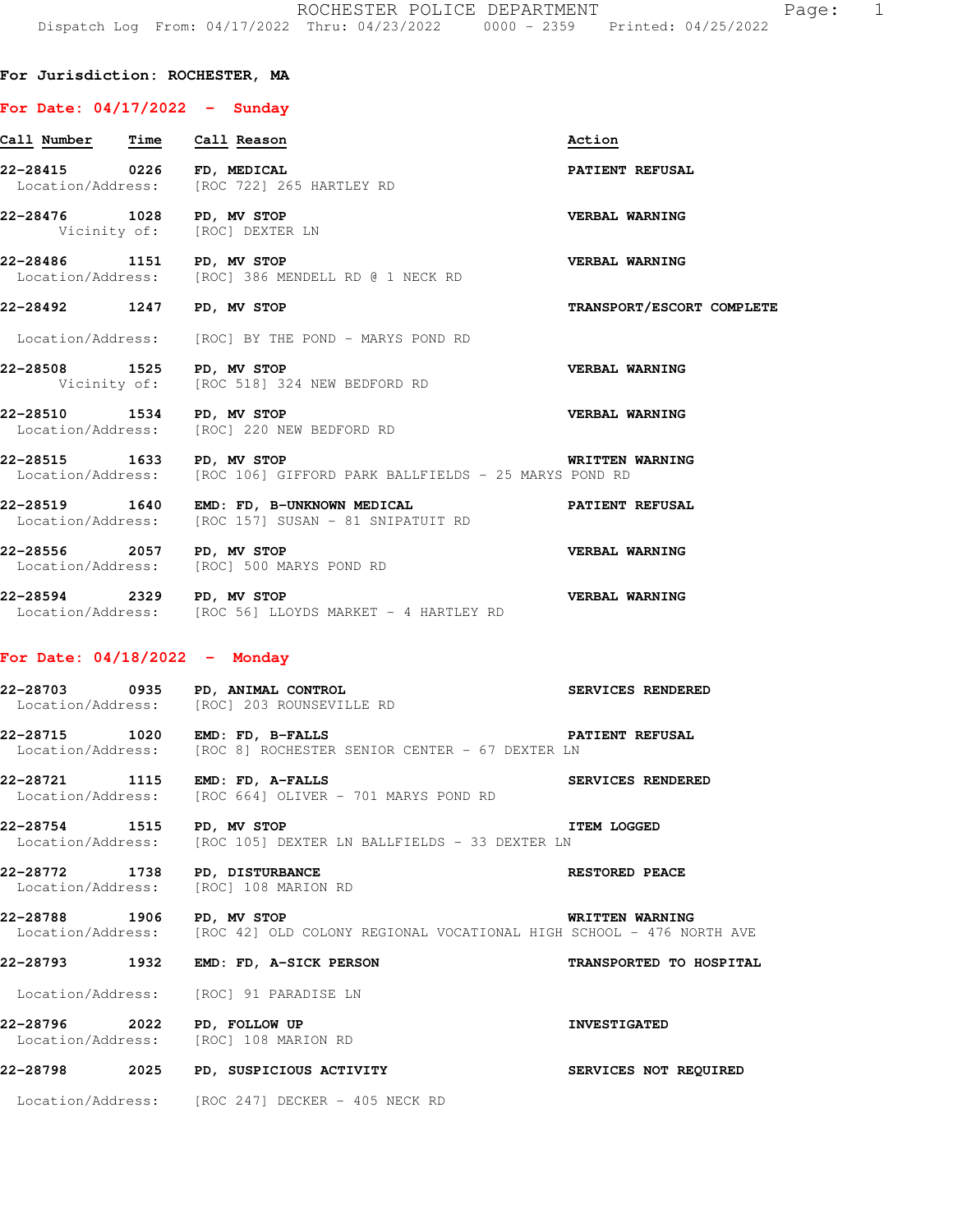|                                                                        | ROCHESTER POLICE DEPARTMENT<br>Dispatch Log From: 04/17/2022 Thru: 04/23/2022 0000 - 2359 Printed: 04/25/2022                                    |                           |
|------------------------------------------------------------------------|--------------------------------------------------------------------------------------------------------------------------------------------------|---------------------------|
| For Date: $04/19/2022 - Tuesday$                                       |                                                                                                                                                  |                           |
|                                                                        | 22-28881     0215   PD, SUSPICIOUS ACTIVITY             SERVICES RENDERED<br>Location/Address: [ROC 128] SEASONS CORNER MARKET - 8 CRANBERRY HWY |                           |
|                                                                        | 22-28909 0604 FD, OUTSIDE UTILITIES<br>Vicinity of: [ROC 474] BETWEEN BENSEN AND MAXIM - NORTH AVE                                               | SERVICES RENDERED         |
|                                                                        | 22-28914 0625 PD, ROAD HAZARD<br>Location/Address: [ROC 92] QUITTACAS WATER TREATMENT PLANT - 33 NEGUS WAY                                       | SERVICES RENDERED         |
| 22-28920 0659 PD, ROAD HAZARD                                          |                                                                                                                                                  | REFER TO OTHER AGENCY     |
|                                                                        | Location/Address: [ROC] LEFT OF THE BOGS - BURGESS AVE                                                                                           |                           |
| Location/Address: [ROC] RYDER RD                                       | 22-28921 0710 FD, OUTSIDE UTILITIES                                                                                                              | SERVICES RENDERED         |
| Location/Address: [ROC] GIFFORD LN                                     | 22-28967 1141 FD, OUTSIDE UTILITIES NE ANNESTIGATED                                                                                              |                           |
| 22-28972 1150 PD, MVC OTHER                                            | <b>ARREST</b><br>Location/Address: [ROC] 113 WALNUT PLAIN RD @ 116 MARYS POND RD                                                                 |                           |
|                                                                        | 22-29036 1709 PD, RADAR TRAFFIC PATROL NET STAR LOGGED<br>Location/Address: [ROC] 483 SNIPATUIT RD @ 1 PAULINES WAY                              |                           |
|                                                                        | 22-29052 1744 PD, MV STOP<br>Location/Address: [ROC 655] BESCH - 545 SNIPATUIT RD                                                                |                           |
|                                                                        | 22-29077 2041 PD, RADAR TRAFFIC PATROL CHECKS SECURE Location/Address: [ROC] 180 WALNUT PLAIN RD @ 165 CLAPP RD                                  |                           |
| For Date: $04/20/2022 -$ Wednesday                                     |                                                                                                                                                  |                           |
|                                                                        | ITEM LOGGED<br>22-29129 0022 PD, BURGLAR ALARM<br>Location/Address: [ROC 1] ROCHESTER POLICE STATION - 29 DEXTER LN                              |                           |
|                                                                        | 22-29217 0825 PD, RADAR TRAFFIC PATROL                                                                                                           | CANCELLED RESPONSE        |
|                                                                        | Location/Address: [ROC 128] SEASONS CORNER MARKET - 8 CRANBERRY HWY                                                                              |                           |
| Location/Address: [ROC] WALNUT PLAIN RD                                | 22-29233 1009 PD, LOST/RECOVERED PROPERTY                                                                                                        | <b>ITEM LOGGED</b>        |
| 22-29238 1033 PD, MV STOP                                              | Location/Address: [ROC 135] ZERO WASTE - 50 CRANBERRY HWY                                                                                        | <b>TOWED</b>              |
| 22-29239 1036 PD, MV DISABLED<br>Location/Address: [ROC] 50 MENDELL RD |                                                                                                                                                  | SERVICES RENDERED         |
| 22-29260 1252 FD, FIRE ALARM                                           | Location/Address: [ROC 461] NEW BEDFORD WASTE - 48-50 CRANBERRY HWY                                                                              | <b>CONFIRMED</b>          |
|                                                                        | 22-29267 1333 PD, RADAR TRAFFIC PATROL                                                                                                           | CANCELLED RESPONSE        |
|                                                                        | Location/Address: [ROC 128] SEASONS CORNER MARKET - 8 CRANBERRY HWY                                                                              |                           |
|                                                                        | 22-29270 1340 PD, RADAR TRAFFIC PATROL                                                                                                           | <b>CANCELLED RESPONSE</b> |
|                                                                        | Location/Address: [ROC 135] ZERO WASTE - 50 CRANBERRY HWY                                                                                        |                           |
| 22-29287 1511 PD, MV STOP                                              | Location/Address: [ROC] 58 CRANBERRY HWY                                                                                                         | VERBAL WARNING            |
|                                                                        | 22-29293 1547 PD, ANIMAL CONTROL<br>Location/Address: [ROC] 167 ROUNSEVILLE RD                                                                   | <b>ITEM LOGGED</b>        |
|                                                                        | 22-29310        1707      PD, MV STOP<br>Location/Address:     [ROC] 285 COUNTY RD @ 537 HIGH ST                                                 | <b>VERBAL WARNING</b>     |

Page: 2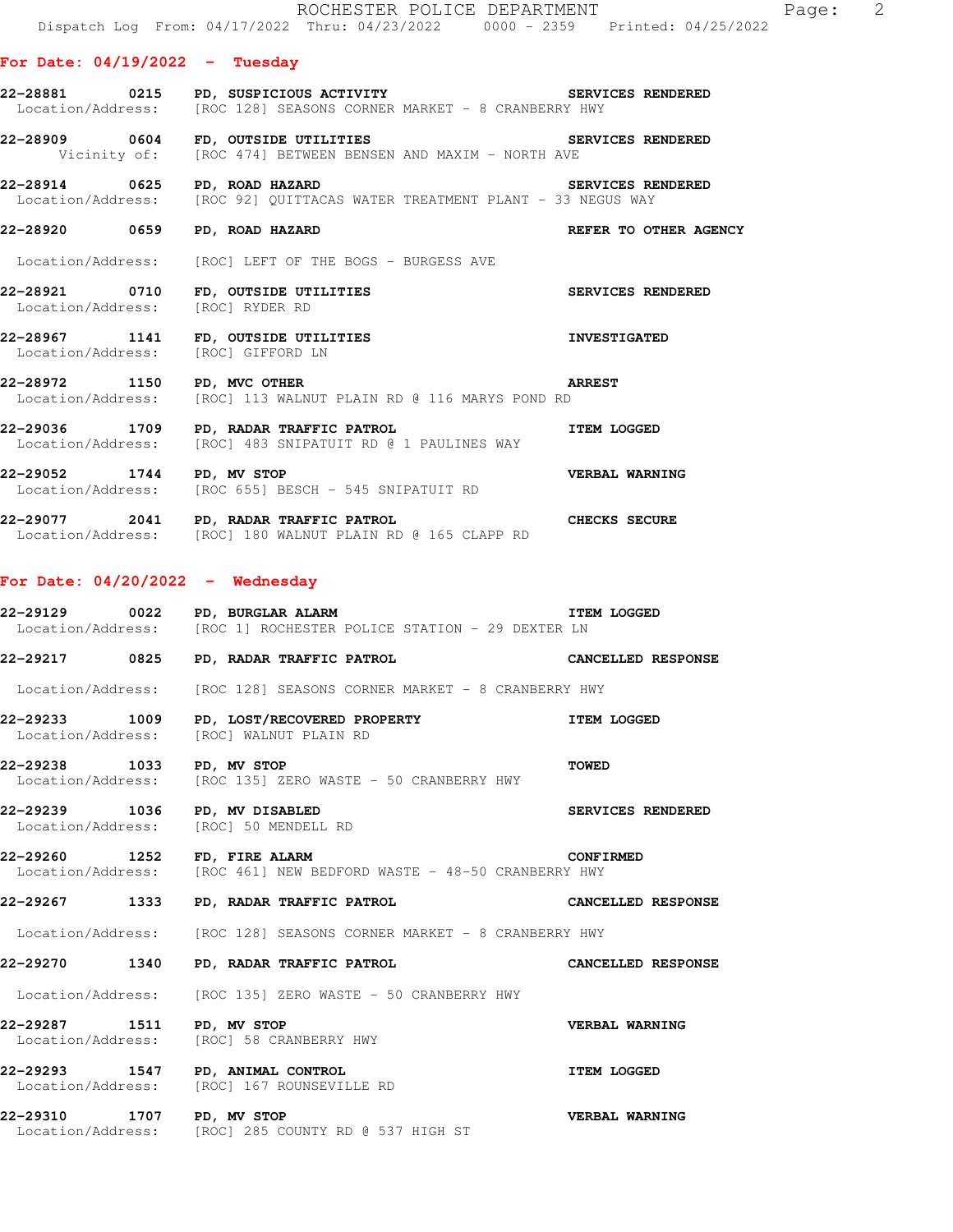**22-29312 1719 PD, ASSIST OTHER AGENCY SERVICES RENDERED** 

Location/Address: [ROC] BY 756 W WAREHAM - COUNTY RD **22-29321 1759 FD, OUTSIDE FIRE SERVICES NOT REQUIRED**  Vicinity of: [ROC] EXIT 2 ROUTE 495 - RTE 495 SB S EXIT 2 **22-29340 1938 PD, SUSPICIOUS ACTIVITY INVESTIGATED**  Location/Address: [ROC 140] CAPTAIN BONNEYS CREAMERY - 258 NEW BEDFORD RD **22-29341 1939 PD, MV DISABLED INVESTIGATED**<br>Location/Address: [ROC 474] HILLSIDE CEMETERY - 17 HILLSIDE RD [ROC 474] HILLSIDE CEMETERY - 17 HILLSIDE RD **22-29342 1944 PD, MV STOP VERBAL WARNING**  Location/Address: [ROC 737] 14 MENDELL - 14 MENDELL RD **22-29346 2008 PD, SUSPICIOUS ACTIVITY INVESTIGATED**  Location/Address: [ROC 455] MARYS POND PARKING AREA - 11 PERRYS LN **22-29347 2012 PD, MV STOP VERBAL WARNING**  Location/Address: [ROC] 411 WALNUT PLAIN RD @ 1 ALLEY RD **22-29348 2025 PD, MV DISABLED UNFOUNDED**  Location/Address: [ROC] 285 COUNTY RD @ 537 HIGH ST **22-29352 2039 PD, SUSPICIOUS ACTIVITY INVESTIGATED**  Location/Address: [ROC] 441 HIGH ST @ 1 FORBES RD **22-29356** 2043 PD, MVC OTHER **ITEM LOGGED**  Location/Address: [ROC] NEAR GOLF COURSE - ROUNSEVILLE RD **For Date: 04/21/2022 - Thursday 22-29484 0722 PD, ANIMAL CONTROL ITEM LOGGED**  Location/Address: [ROC] 43 MARYS POND RD **22-29485 0725 PD, MV STOP CONDER AND REEVALUARY VERBAL WARNING Location/Address:** [ROC] 169 MARYS POND RD @ 1 DEERFIELD TER [ROC] 169 MARYS POND RD @ 1 DEERFIELD TER **22-29502 0934 PD, MV LOCKOUT SERVICES RENDERED**  Location/Address: [ROC] 16 BISHOP RD **22-29510 0956 EMD:A-BACK PAIN TRANSPORTED TO HOSPITAL**  Location/Address: [ROC] 18 BENNETT RD **22-29531 1112 PD, FRAUD REPORT TAKEN**  Location/Address: [ROC 792] 174 NEW BEDFORD - 174 NEW BEDFORD RD **22-29534 1143 PD, MV STOP VERBAL WARNING**  [ROC] 116 MARYS POND RD @ 113 WALNUT PLAIN RD **22-29537 1206 PD, MV STOP** CITATION ISSUED<br>Location/Address: [ROC 93] ROCHESTER TOWN HALL ANNEX - 37 MARION RD [ROC 93] ROCHESTER TOWN HALL ANNEX - 37 MARION RD **22-29545 1306 PD, RADAR TRAFFIC PATROL ITEM LOGGED**  Location/Address: [ROC 30] SAINT ROSE OF LIMA CATHOLIC CHURCH - 282 VAUGHAN HILL RD **22-29547 1313 FD, OUTSIDE UTILITIES SERVICES RENDERED**  Location/Address: **22-29554 1408 PD, RADAR TRAFFIC PATROL ITEM LOGGED**  [ROC 77] ROCHESTER GRANGE HALL - 182 HARTLEY RD **22-29560 1429 PD, RADAR TRAFFIC PATROL SERVICES RENDERED**  Location/Address: [ROC] NORTH AVE **22-29570 1537 FD, FIRE ALARM FALSE ALARM**  Location/Address: [ROC] 289 NEW BEDFORD RD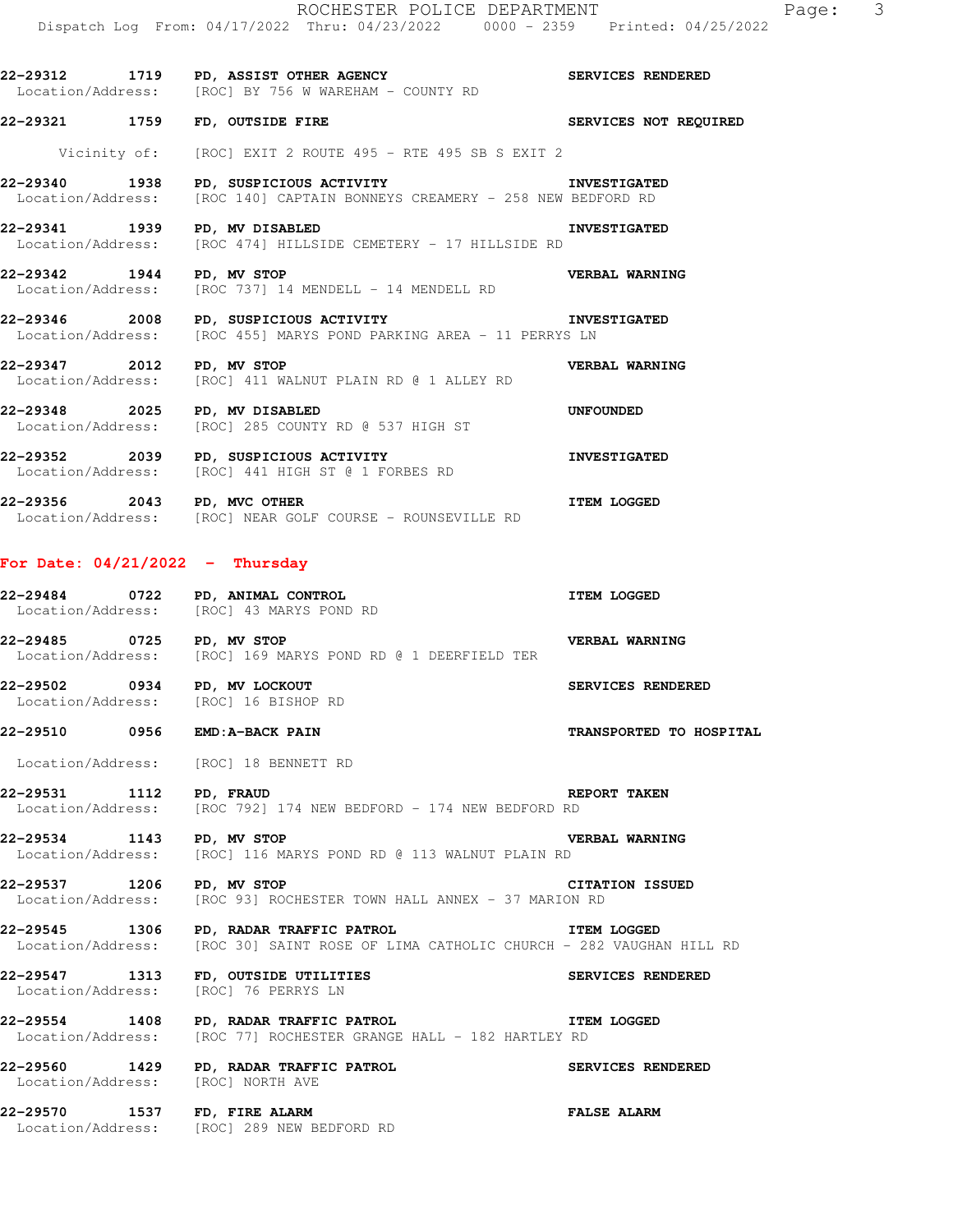Location/Address: [ROC] 96 NORTH AVE @ 350 BRALEY HILL RD **22-29610 1939 PD, MVC OTHER SERVICES RENDERED**  Location/Address: [ROC] 168 WALNUT PLAIN RD

**22-29626 2043 PD, SUSPICIOUS ACTIVITY INVESTIGATED**  Location/Address: [ROC] NEAR MIDDLEBORO - NORTH AVE

**22-29632 2122 PD, SUSPICIOUS ACTIVITY INVESTIGATED**  Location/Address: [ROC 455] MARYS POND PARKING AREA - 11 PERRYS LN

**22-29665 2234 PD, MV STOP VERBAL WARNING**  Location/Address: [ROC] 560 ROUNSEVILLE RD @ 1 CONSTITUTION WAY

**22-29674 2302 PD, B & E - MV REPORT TAKEN**  Location/Address: [ROC] 682 MARYS POND RD

## **For Date: 04/22/2022 - Friday**

|                            | 22-29701 0057 PD, RADAR TRAFFIC PATROL                                                                                                      | CANCELLED RESPONSE           |
|----------------------------|---------------------------------------------------------------------------------------------------------------------------------------------|------------------------------|
|                            | Location/Address: [ROC 128] SEASONS CORNER MARKET - 8 CRANBERRY HWY                                                                         |                              |
|                            | 22-29765 0406 PD, RADAR TRAFFIC PATROL CANCELLED RESPONSE                                                                                   |                              |
|                            | Location/Address: [ROC 15] COUNTRYSIDE DAYCARE - 15 CRANBERRY HWY                                                                           |                              |
|                            | 22-29803 0910 EMD: C-SICK PERSON                                                                                                            | <b>SERVICES NOT REQUIRED</b> |
|                            | Location/Address: [ROC 397] DUVAL - 188 BRALEY HILL RD                                                                                      |                              |
|                            | 22-29809 0936 PD, GENERAL SERVICES/DCF NETRAL SERVICES/DORE TEM LOGGED<br>Location/Address: [ROC 1] ROCHESTER POLICE STATION - 29 DEXTER LN |                              |
| 22-29826 1130 PD, MV STOP  | Location/Address: [ROC] 180 WALNUT PLAIN RD @ 165 CLAPP RD                                                                                  | <b>ARREST</b>                |
|                            | 22-29851 1255 EMD:A-SICK PERSON                                                                                                             | TRANSPORTED TO HOSPITAL      |
|                            | Location/Address: [ROC 353] HARTLEY - 149 MARION RD                                                                                         |                              |
|                            | 22-29865 1346 PD, BURGLAR ALARM<br>Location/Address: [ROC 291] PEREIRA - 67 HASKELL RIDGE RD                                                | <b>FALSE ALARM</b>           |
|                            | 22-29866 1354 FD, OUTSIDE UTILITIES<br>Location/Address: [ROC] 186 CLAPP RD                                                                 | SERVICES RENDERED            |
| 22-29905 1645 PD, MV STOP  | Location/Address: [ROC 56] LLOYDS MARKET - 4 HARTLEY RD                                                                                     | <b>CITATION ISSUED</b>       |
| 22-29927 1744 PD, MV STOP  | Location/Address: [ROC] 420 MARYS POND RD @ 1 PERRYS LN                                                                                     | <b>VERBAL WARNING</b>        |
| 22-29929 1755 PD, 911 CALL | Location/Address: [ROC 692] 231 WALNUT PLAIN RD - 231 WALNUT PLAIN RD                                                                       | UNFOUNDED                    |
|                            | 22-29931 1805 EMD:A-PSYCHIATRIC INCIDENT<br>Location/Address: [ROC] 137 OLD TUCK BOG RD                                                     | REPORT TAKEN                 |
|                            | 22-29932 1805 FD, FIRE ALARM<br>Location/Address: [ROC] 698 WALNUT PLAIN RD                                                                 | <b>INVESTIGATED</b>          |
| 22-29934                   | 1828 FD, OUTSIDE FIRE<br>Location/Address: [ROC] 28 STUART RD @ 1 SPRAGUE CT                                                                | <b>INVESTIGATED</b>          |
|                            |                                                                                                                                             | REFER TO OTHER AGENCY        |
|                            | Location/Address: [ROC] RTE 495 SOUTH                                                                                                       |                              |
|                            |                                                                                                                                             |                              |